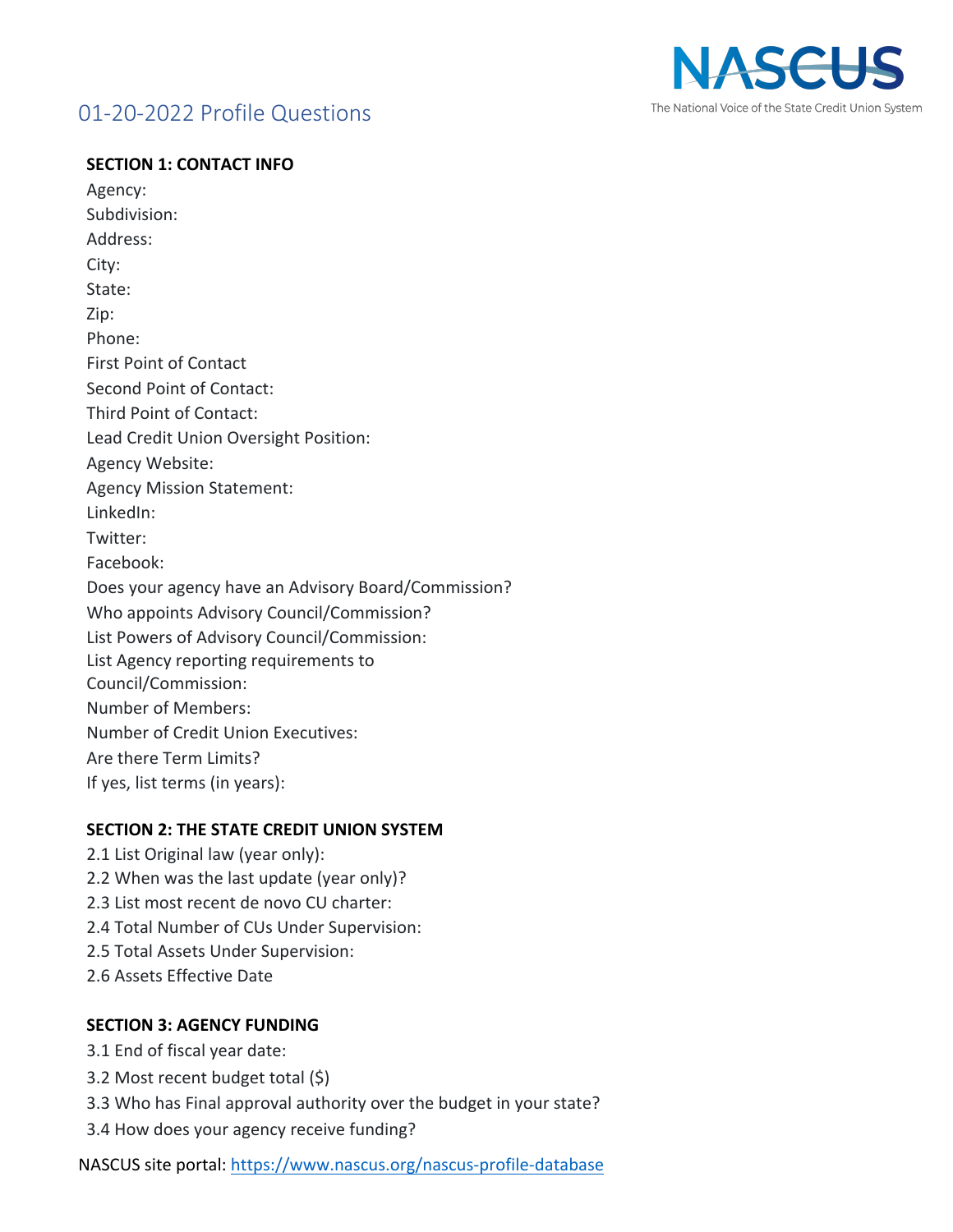

- 3.5 Where does your state's fee formula originate?
- 3.6 How is the formula calculated?
- 3.7 List fees charged for credit unions with assets < \$20M.
- 3.8 List fees charged for credit unions with assets of \$20-\$49.
- 3.9 List fees charged for credit unions with assets of \$50-\$99M
- 3.10 List fees charged for credit unions with assets of \$100-\$499.
- 3.11 List fees charged for credit unions with assets of \$500M-\$1B.
- 3.12 List fees charged for credit unions with assets of >\$1B.
- 3.13 What is the frequency of assessments in billing assessment process?
- 3.14 What is the dispensation of fees in billing assessment process?
- 3.15 What other additional fees does your agency charge (other than exam, operating or CMPs)?

## **SECTION 4: THE EXAM PROGRAM & AUTHORITY**

- 4.1 Please list frequency of exams:
- 4.2 Are exam frequency requirements listed in your statutes?
- 4.3 Percent of exams annually in 12 months (%):
- 4.4 Percent of exams 12-18 months (%):
- 4.5 Percent of exams 18-24 months (%):
- 4.6 List All Enforcement authorities:
- 4.7 Does your state have authority to assess civil money penalties?
- 4.8 If yes, for what violations? (E.g., late call reports, inaccurate call reports, other)
- 4.9 Does your state use the authority to assess civil money penalties?
- 4.10 What is the maximum penalty?
- 4.11 Is the penalty per violation per day?
- 4.12 Does your state provide an appeal process for a CU from an enforcement Action
- 4.13 Does your state have the authority to make enforcement actions public?
- 4.14 Does your state issue a CAMELS rating?
- 4.15 When did you/when will you start implementing "S" rating?
- 4.16 List CAMELS ratings released to institutions:
- 4.17 Does your state perform a Cyber/IT exam as part of a standard Safety and Soundness exam?

4.18 If no, does your state perform a Cyber/IT exam independently of a Safety and Soundness exam?

- 4.19 Does your state issue a separate IT Rating?
- 4.20 If so, is it an URSIT rating or "other"?
- 4.21 Does your state perform a consumer compliance exam?
- 4.22 If so, is the consumer compliance exam part of a safety and soundness exam or performed independently?
- 4.23 Does your state perform BSA/OFAC Compliance as part of standard exam?
- 4.24 Please list your state's requirements for Offsite Monitoring:
- 4.25 Does your state require an Independent Audit by law?
- 4.26 Does your state accept a CPA Audit in lieu of an examination?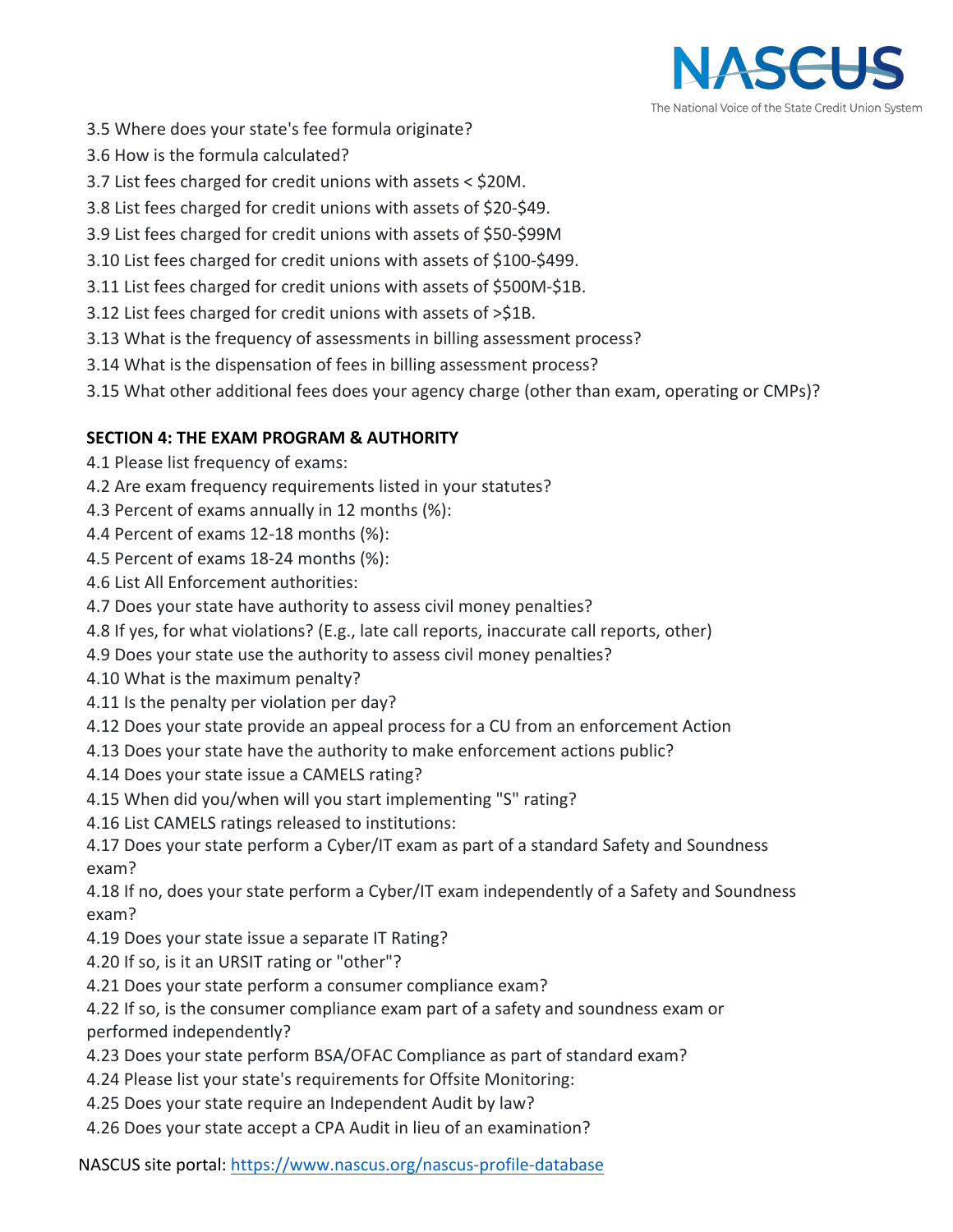

4.27 Which asset sizes does your state require annual CPA audit?

4.28 Does your state require elected Supervisory Committee or appointed Audit Committee, or either, or neither?

4.29 At what asset size must CUs comply with GAAP?

4.30 Does your state have the authority to examine 3rd party service providers?

4.31 Does your state have the authority to examine CUSOs?

4.32 Does your state have the authority to examine Technology Service Providers?

4.33 Does your state have the authority to examine any third party performing critical functions for CUs?

4.34 If your state does have third party authority, how many third-party exams have you conducted?

4.35 List all other third-party vendors your state has the authority to examine:

4.36 When did you most recently conduct a third-party exam (year only)?

4.37 Does your state have info-sharing agreements or MOU's in place with other organizations or states?

(Please list all)

4.38 Does your state provide credit union status updates to Federal Home Loan Bank?

4.39 Does your state share examination reports with Federal Home Loan Bank?

4.40 Does your state share CAMELS ratings with Federal Home Loan Bank?

4.41 Does your state provide credit union status updates to Federal Reserve Bank?

4.42 If so, does your state share examination reports with Federal Reserve Bank?

4.43 If so, does your state share CAMELS ratings with Federal Reserve Bank?

4.44 Number of Independent Exams in 2021:

4.45 Number of Joint Exams with NCUA IN 2021:

4.46 Number of exams conducted by NCUA without you?

4.47 Number of alternating exams conducted with NCUA in 2019-2021 pilot:

4.48 Number of Joint Exams with other agencies in the last year:

4.49 Number of Consumer Compliance Exams:

4.50 Number of IT Exams:

4.51 Number of Online/Fully Offsite Exams:

4.52 Number of Small Credit Union Exams (SCUEP):

4.53 Number of Risk-Focused Exams (RFE):

4.54 Total Number of Exams Performed:

4.55 Does your state issue a post exam survey to credit unions?

4.56 If so, is it returned to the EIC, office staff, or Commissioner/Director/Administrator?

4.57 Does your state allow recording of exit meetings or joint conferences?

## **SECTION 5: SHARE INSURANCE**

5.1 Does your state require federal share Insurance for credit unions?

5.2 Does your state allow private excess share Insurance?

5.3 Number of privately insured CUs in state

5.4 Does your state allow credit unions to be uninsured?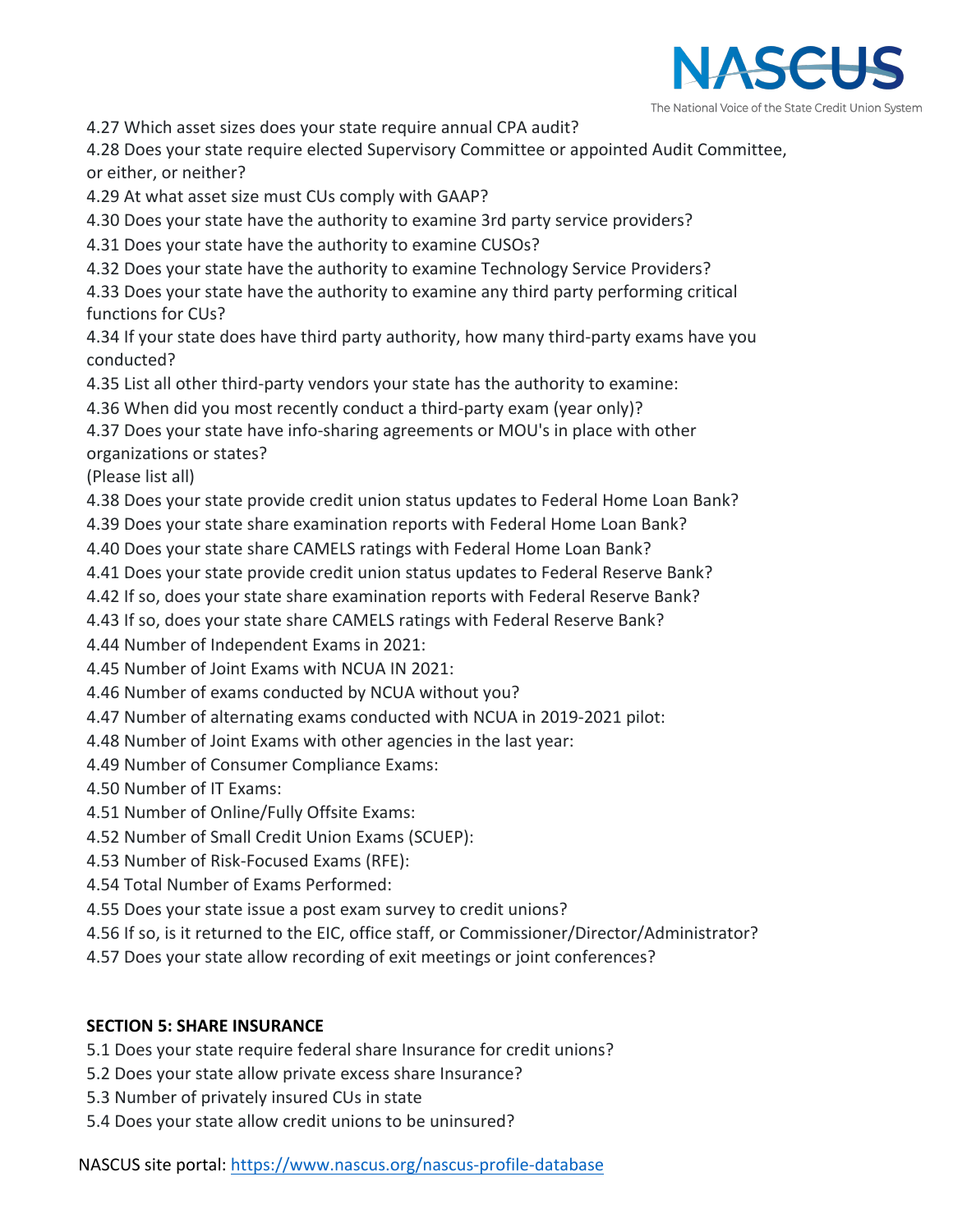

5.5 Number of uninsured CUs in state

### **SECTION 6: PERSONNEL AND STAFFING**

- 6.1 List budgeted number of supervisors
- 6.2 List budgeted number of examiners
- 6.3 List budgeted number of clerical staff
- 6.4 List number of other budgeted positions
- 6.5 List number of currently employed supervisors
- 6.6 List number of currently employed examiners
- 6.7 List number of currently employed clerical staff
- 6.8 List number of currently employed other staff

6.9 Does your state have civil service experience and/or education requirements for employment?

- 6.10 Does your state allow experience as a substitute for education?
- 6.11 List experience and/or education requirements for examiner positions
- 6.12 Does your state have specialist opportunities for examiners? If so, list subject matter expert areas.
- 6.13 List all experience and/or education requirements to become a designated specialist.
- 6.14 If not directly on staff, does your department/agency have access to these specialists through other state agencies?
- 6.15 Do your credit union examiners also cross-train to examine banks?
- 6.16 Does your state have a union?
- 6.17 Percent of staff tenure <2 years
- 6.18 Percent of staff tenure between 2-5 years
- 6.19 Percent of staff tenure between 5-10 years
- 6.20 Percent of staff tenure between 10-20 years
- 6.21 Percent of staff tenure >20 years
- 6.22 Variations: State agencies salary vs. your state (higher/lower)
- 6.23 Variations: Private sector salary vs. your state (higher/lower)
- 6.24 Variations: Federal regulatory agencies salary vs. your state (higher/lower)
- 6.25 List minimum/entry supervisory salary
- 6.26 List median supervisor salary
- 6.27 List maximum supervisor salary
- 6.28 List minimum/entry examiner salary
- 6.29 List median examiner salary
- 6.30 Maximum examiner salary
- 6.31 List minimum/entry examiner trainee salary
- 6.32 List median examiner trainee salary
- 6.33 List maximum examiner trainee salary
- 6.34 Please list benefits provided under state employment.
- 6.35 Does your state allow use of state car?
- 6.36 Does your state allow remote work (pre-pandemic)?
- 6.37 Does your state allow remote work (post-pandemic)?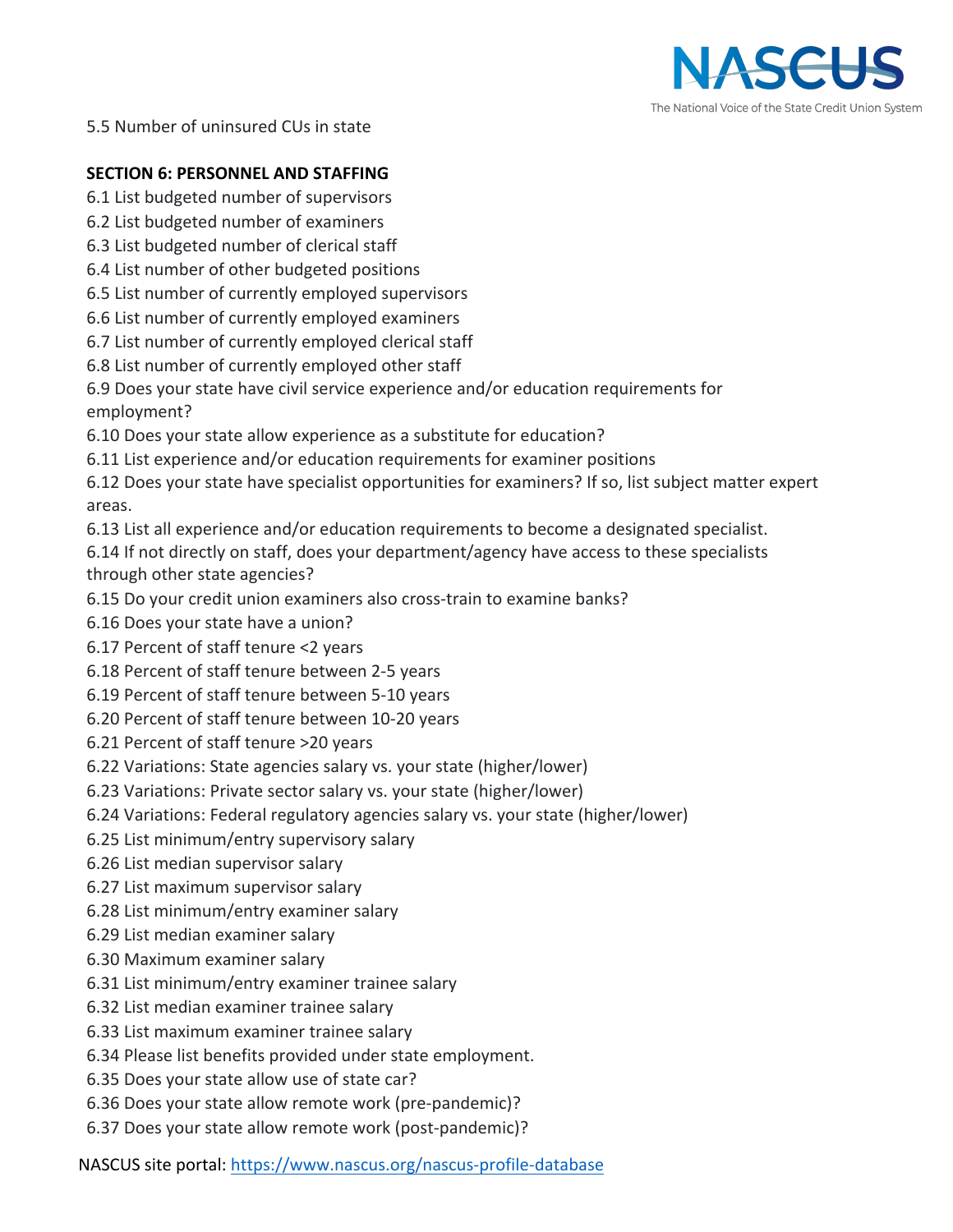

- 6.38 List annual training your state utilizes for examiners.
- 6.39 Does your agency provide cell phones to examiners?
- 6.40 Does your agency provide WIFI hot spots or reimbursements for internet service?
- 6.41 Will your state use MERIT for safety and soundness examinations?
- 6.42 Does your state use encrypted email?
- 6.43 Does your state use an in-house secure portal?
- 6.44 Does your state use NCUA's Secure File Transfer Portal?
- 6.45 Does your state use NCUA's Partner Gateway?

## **SECTION 7: STATE LAW AND REGULATION**

- 7.1 Does your agency draft legislation?
- 7.2 Does your agency engage in legislative advocacy at state level?
- 7.3 Does your agency engage in legislative advocacy at federal level?
- 7.4 Does your agency submit comment letters?
- 7.5 Does your state issue requests for comment / information? List.
- 7.6 Does your state require Minimum Qualifications for Board Members?
- 7.7 If so, list minimum qualifications.
- 7.8 Does your state require ongoing education for Board members?
- 7.9 Does your state require a minimum and maximum size for Board of Directors?
- 7.10 List minimum number of Board members
- 7.11 List maximum number of Board members
- 7.12 List other requirements for Board composition.
- 7.13 How frequently must Board meet?
- 7.14 Can meetings be held other than in person? Do you permit virtual, telephonic, email?
- 7.15 Does your state outline fiduciary duty for Board of Directors?
- 7.16 Does your state have term limits for Board members?
- 7.17 Does your state have an Outside/honorary director:
- 7.18 Can meetings be held other than in person? Do you permit virtual, telephonic, email?
- 7.19 Does your state have a Federal Parity Provision?
- 7.20 Does your state permit parity with other states' credit union provisions?

7.21 Does your state permit parity with other financial service providers (e.g., state banks, federal banks, other providers)? Describe.

7.22 Is your parity/wild card provision automatic or does it require your department/agency to approve the powers being sought?

7.23 Does your state permit parity potentially across all powers/authorities or only for select powers/authorities? Please explain.

- 7.24 Does your state have withdrawal limits?
- 7.25 Does your state have dividend payment limits?
- 7.26 Does your state have a loan production office regulation?
- 7.27 Does your state have loan securitization requirements?
- 7.28 Does your state allow acceptance of public deposits?
- 7.29 If so, does your state have collateralization requirements specific to public deposits?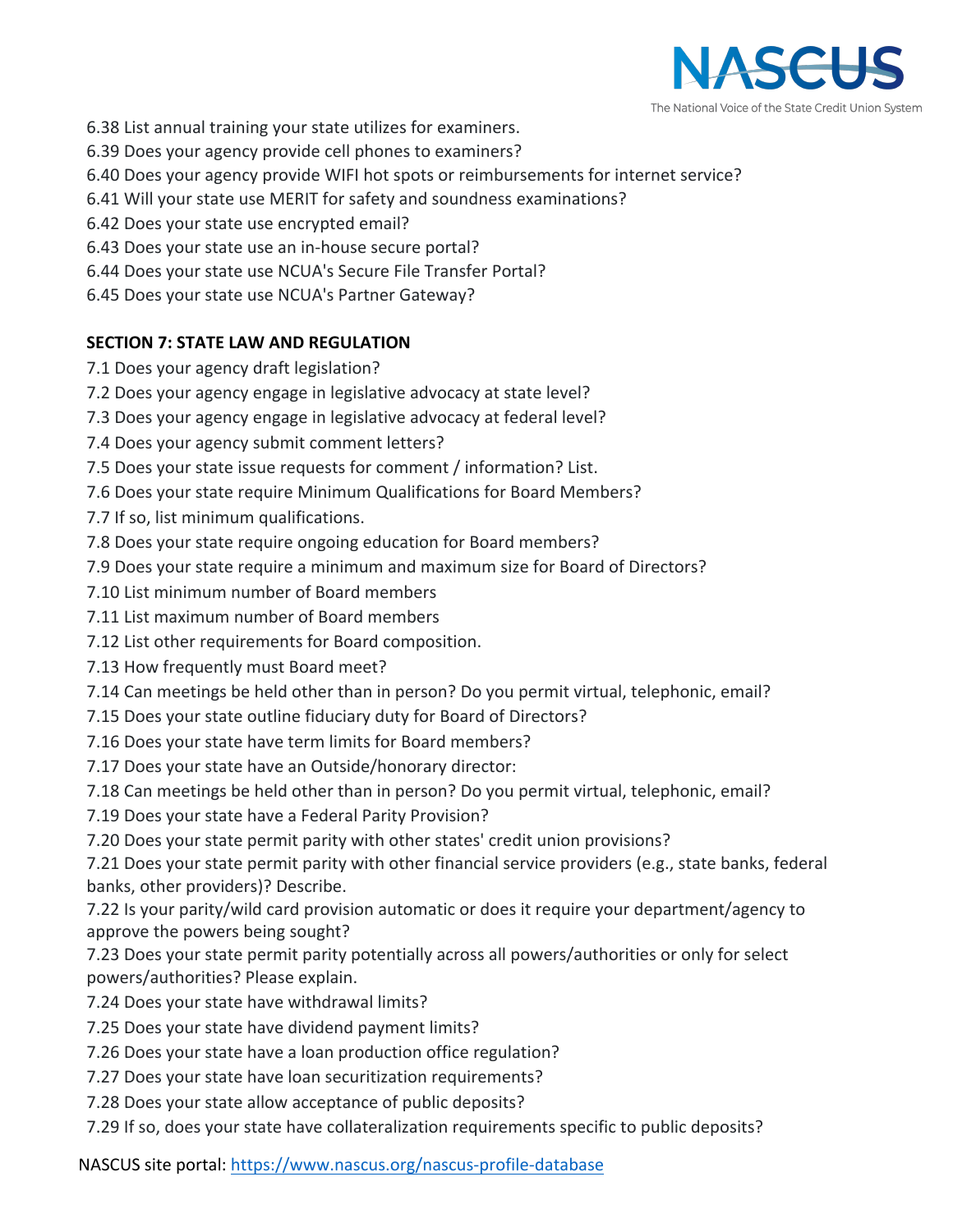

- 7.30 Does your state recognize LICU designation?
- 7.31 How is LICU authority in your state similar to/different from LICU authority granted by NCUA?
- 7.32 How many credit unions in your state have the LICU designation?
- 7.33 Does your state allow acceptance of non-member deposits?
- 7.34 If so, is there a maximum limit on non-member deposits?
- 7.35 Does your agency require use of a model set of bylaws by credit unions or can credit unions draft their own?
- 7.36 Does your state enforce bylaws?
- 7.37 Does your state allow proxy voting?
- 7.38 List Powers a Credit Union Service Organization (CUSO) may exercise.
- 7.39 List limits on Investments allowed in CUSO.
- 7.40 List permitted investments.
- 7.41 List disallowed investments.
- 7.42 List investment limits.
- 7.43 List state taxes credit unions pay.
- 7.44 List state credit union usury cap.
- 7.45 May credit unions offer prize linked savings?
- 7.46 May credit unions use the word banking in advertising?
- 7.47 Does your agency issue a newsletter?
- 7.48 Does state law allow credit unions to issue supplemental capital?
- 7.49 Does the state law/regulation set limits on cost of credit union member shares?
- 7.50 Does your state have privacy regulations for credit unions?
- 7.51 Does your state allow derivative transactions?
- 7.52 Does your state have an asset threshold for requiring an opinion audit?
- 7.53 If yes, what is the threshold?
- 7.54 Does your state have a limit on state credit union holdings of fixed assets?

## **SECTION 8: BRANCHING AND CHARTERING**

- 8.1 Do your state chartered credit unions need approval before opening an interstate branch?
- 8.2 Does your state allow out of state credit unions to open a physical brick and mortar branch in the state?
- 8.3 Does your state allow an out of state credit union to open a branch in the state and expand FOM to serve a new group or community in the state?
- 8.4 Does your state allow an out of state credit union to merge one of your state's credit unions into them and retain the FOM served by the local credit union?
- 8.5 Does your state require an out-of-state credit union to receive permission to serve a FOM locally if the out of state credit union DOES NOT have a physical presence in the state?
- 8.6 Does your state allow a a local credit union to open a branch in another state?
- 8.7 Does your state consider a shared branch or service center in the state as equal to branching in the state?
- 8.8 Does your state allow local credit unions to participate in shared branching networks?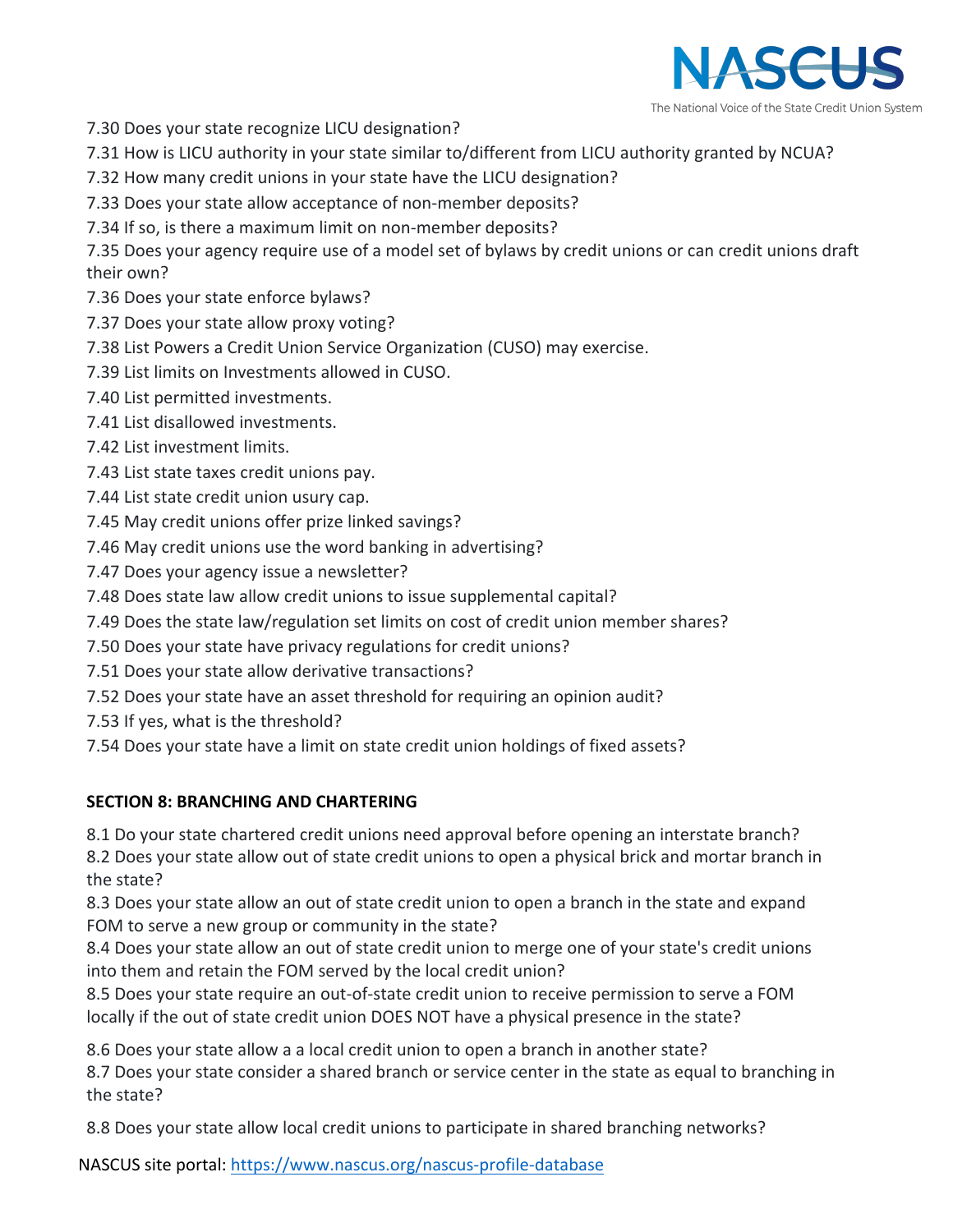

The National Voice of the State Credit Union System

8.9 Does your state require an out of state credit union to obtain your permission before participating in a shared branch or service center in your state?

8.10 Does your state allow out-of-state credit unions to establish ATMs in your state w/o your approval?

8.11 Does your state assess fees on out of state credit unions for branches in your state? 8.12 Does your state exercise supervisory authority over out of state credit unions operating in

your state?

8.13 Do Local credit unions need prior approval to open a branch in the state?

8.14 List administrative procedures an out-of-state credit union must follow to do business in the state:

8.15 List criteria for approving a new credit union charter:

8.16 Does your state provide regulatory relief to CDCUs or LICUs?

8.17 List purposes for public hearings:

8.18 Does your state allow a credit union to convert to a bank?

8.19 Does your state allow a non-credit union allowed to convert to a credit union?

8.20 Does your state allow a credit union to purchase a bank?

8.21 Does your state allow a bank to merge into a credit union in your state?

8.22 Does your state allow a credit union to merge into a bank?

8.23 Does your state have Specific Regulations for CDCU's or LICU's?

8.24 Are your state chartered credit unions subject to Community Reinvestment Act Requirements?

8.25 If yes, do state CRA, federal CRA, or both state and federal CRA requirements apply to credit unions?

#### **SECTION 9: FIELD OF MEMBERSHIP**

9.1 List state common bond FOM requirements.

9.2 List Groups, etc. allowed for a credit union's FOM.

9.3 Do any credit unions in the state currently have a statewide geographic FOM?

9.4 How many credit unions have statewide geographic FOM?

9.5 List the CUs in your state with statewide geographic FOM

9.6 Does state law or regulation allow granting of a statewide FOM in a single request?

9.7 Does your state permit Multiple Common Bonds in a single credit union? 9.8 List all Multiple Common Bond types allowed in your state (examples include multiple employer groups, multiple associations, multiple communities, "mix and match" employer groups + associations + communities)